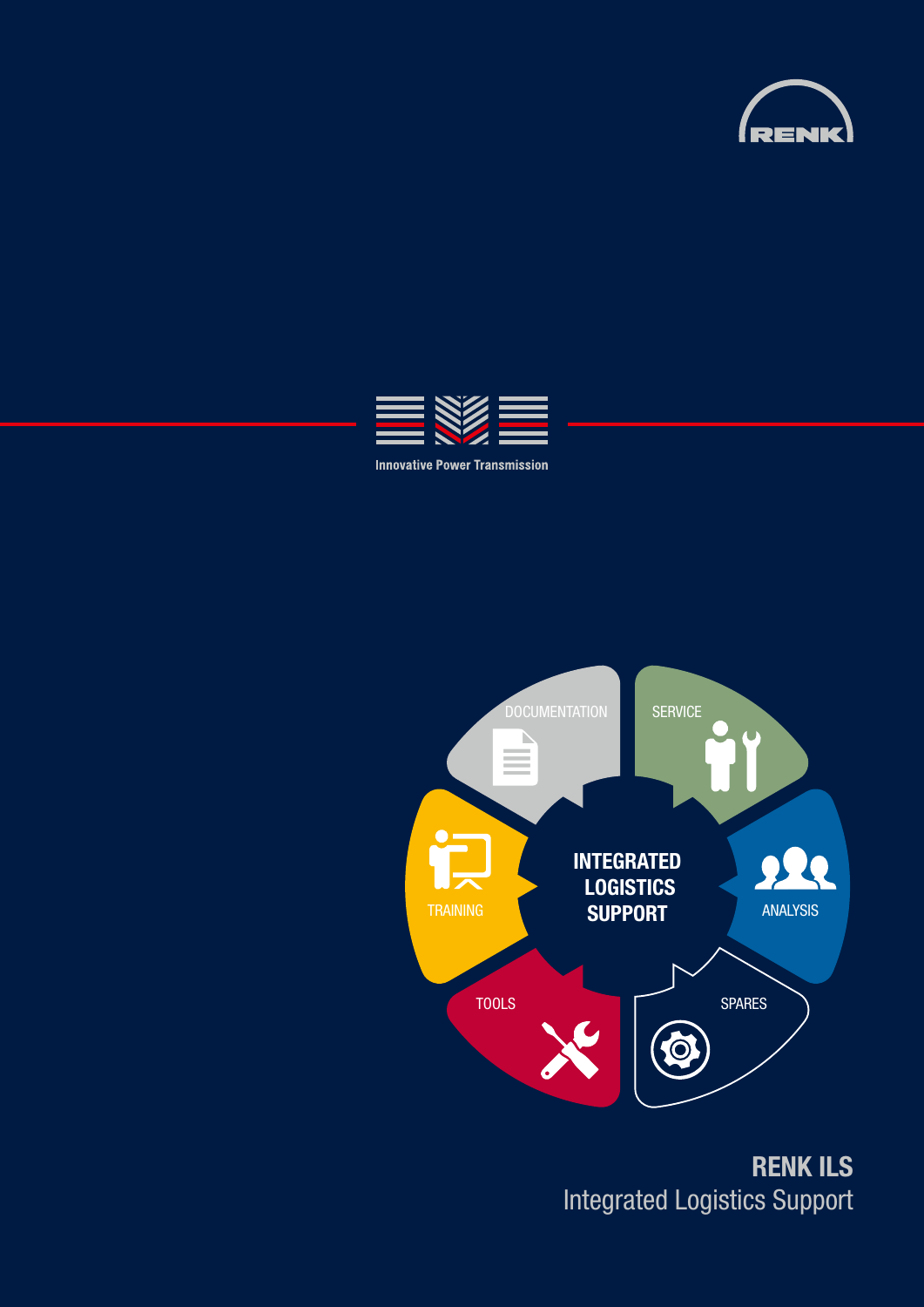# **The six elements of RENK's ILS**

#### **Analysis**

Logistics Support Analysis examines and evaluates the central aspects of the life cycle and life-cycle costs of our special products on the basis of parameters such as operating profile (duration of operation, maintenance phases), depth of mainte nance (employee skills), range of parts on board or at the depot.

The methods applied by RENK for the analysis of the products are:

- Failure mode and effects analysis (FMEA)
- Reliability block diagram (RBD)
- Life cycle cost (LCC)
- Level of repair analysis (LORA)
- Maintenance task analysis (MTA)

## **Spare parts**

Thanks to our global service network we are in a position to provide any required spare parts swiftly. Our obsolescence management ensures that suitable RENK spare parts are available as long as our customers need them. Our compre hensive and detailed documentation and user-friendly digital catalogs make it easy for our customers to find and select the parts they require. Ordering is fast: via Phone, Mail or world wide with our online-catalogue.

### **Tools**

While our products are produced with high-end tools, maintenance tools should be simple. We abide by this philosophy, so most maintenance tasks can be carried out with standard-tools. Only if absolutely necessary, special tools and test equipment are needed.





# **Training courses**

Training courses are organized both at our training center and on the customer's premises. At these courses, customer employees are taught hands-on and in depth by experienced trainers the skills needed for carrying out repairs and overhauls. RENK also uses state of the art training techniques and E-learning to teach trainees how to use instruction manuals and other documentation most effectively. The success of the training process will be tested, documented and certified.

## **Documentation**

As confirmed by customer feedback, our documentation ranks among the acknowledged strong points of RENK ILS, both in terms of the scope of information and the style of presentation. We provide customers with high-quality illustrated and worded operating and repair guides, which are created according to the machine directive. Our tailor-made documents empowers our customers to carry out repair or overhaul work independently within a short period of time.

# **Service**

Our services form a core element of RENK ILS. In their practical implementation they are consequences drawn from the results of our analysis and contain direct customer support in such typical ILS functions as maintenance, repair, and overhaul. Good examples of well thought-out, extremely efficient services are the use of tele-maintenance and RENK condition monitoring in major repair cases. And with the aid of remote technology, RENK Service can resolve technical problems quickly and satisfactorily in close liaison with the customer even over long distances. RENK can also supply tailor-made in Service support.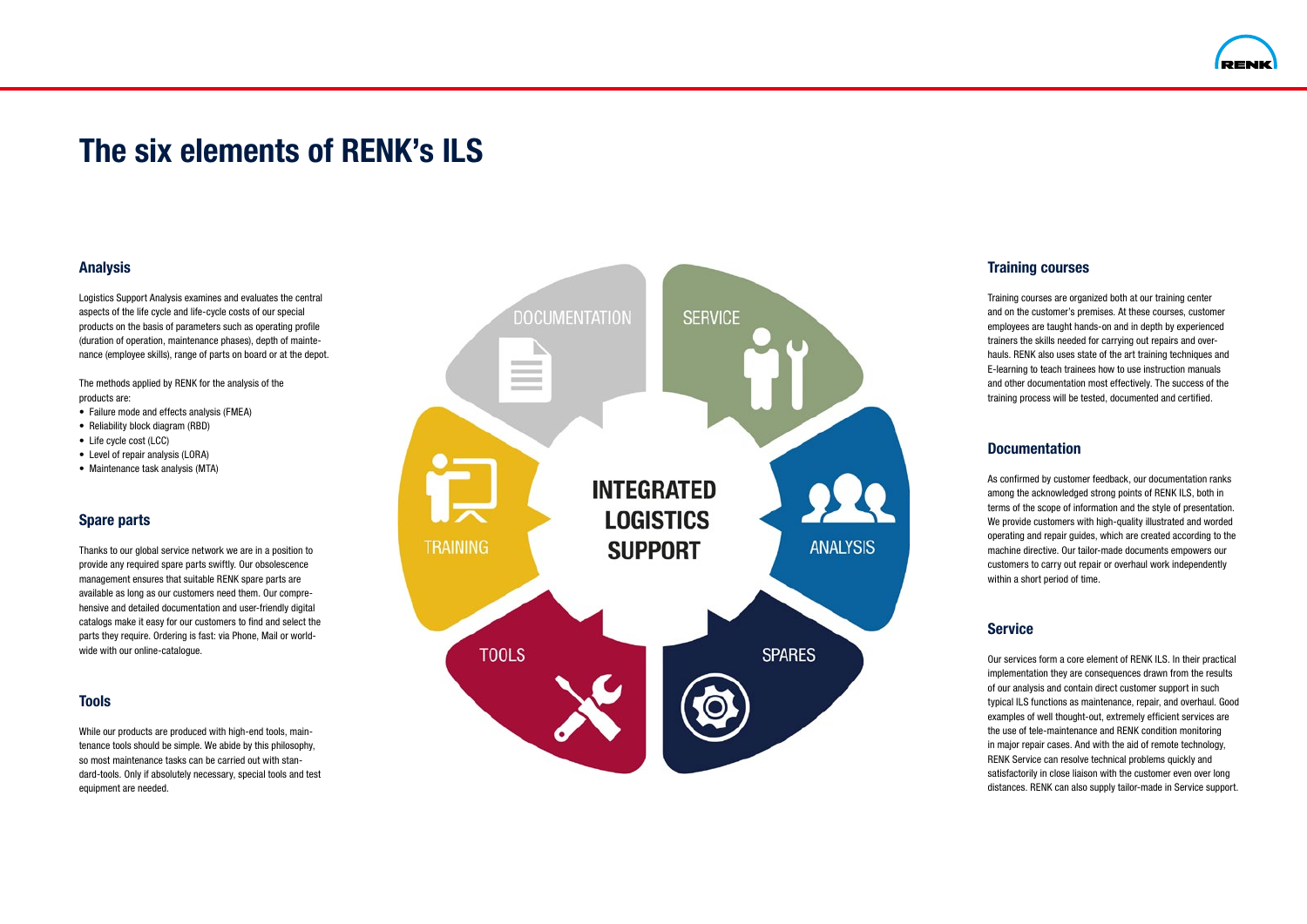

# **RENK ILS: customer goals are our goals**



# **RENK ILS: the utmost support throughout the life of your product**

#### **How can customers benefit from ILS?**

Once ILS has been established, customers can, especially in the long-term, benefit from the positive effects of ILS. For example, enhanced reliability and product availability mean much reduced reliance on servicing. And customers can carry out even major repairs quickly and straightforward for themself. For the purpose of portraying as clearly and transparently as possible our range of services we have subdivided our logistics support into six segments which cover the central aspects and services of ILS.

- Logistics Support Analysis
- Services
- Spare parts
- Tools
- Training
- Documentation

#### **What is ILS?**

ILS stands for Integrated Logistics Support and embraces a whole package of service strategies ranging from general preventive care to specific maintenance and repair work. ILS is designed to support our customers in making sure their systems are working safely, dependably, and to maximum availability.

### **What's so special about RENK's ILS?**

The special feature of ILS is its holistic focus by which such services as maintenance and repair work are integrated from the viewpoint of our customers. RENK's objective is for customer benefits to be maximized at various levels simultaneously. To ensure this, RENK will identify the entire scope of logistic services early on, where possible right from product inception and then throughout the product life-cycle.

Anyone wanting maximum quality, dependability, and value for the available options before making a purchase decision. To arrive at the best-possible solution, taking advantage of RENK's comprehensive expertise and decades of experience in the development, design, operating and maintenance support of marine gear units is an ideal starting point. Thanks to this comprehensive expertise systems with a high degree of accuracy and incorporate this information in our analyses. High system dependability, high quality and low cost – our customers benefit in every respect from our life-cycle management. money when it comes to after-sales service should ideally consider we are in a position to assess the life-cycles of RENK propulsion

## **The four levels of maintenance**





**Spare parts** the overall package acquired by our customers). If necessary Thanks to our global service network we are in a position to To make matters clearer we have organized our maintenance service into four levels (Levels one and two are always part of and beneficial, further levels can be included.

- Level 1: Preventive maintenance / on-board personnel.
- Level 2: Corrective maintenance / on-board personnel.
- Level 3: Complex maintenance / Base maintainer
- Level 4: Complex corrective maintenance / Industrial catalogs make it easy for our customers to find and select the find and select the find and select the find and select the find and select the find and select the find and select the find and select the find and select the

#### **Minimum costs, maximum performance**

# **Repair and maintenance: technology for improved teamwork**

Ships which are hundreds of sea miles away from the nearest port depend on service measures and levels that are fundamentally different from those needed by landbound vehicles and infrastructure systems – especially so in emergencies or exceptional situations. A ship's crew must be able to handle repair or servicing work largely on their own. This is where, besides detailed and user-friendly documentation, state-of-the art technology is helpful, also for monitoring purposes. To monitor the system status the RENK VIB-Monitor is available, which permanantly analyses the system status and reports irregularities before they actually become a problem. We offer a tele-maintenance package that enables camera systems to be connected online with RENK service and magnetically positioned for optimum image capture.



*Successful learning – our trainings center*